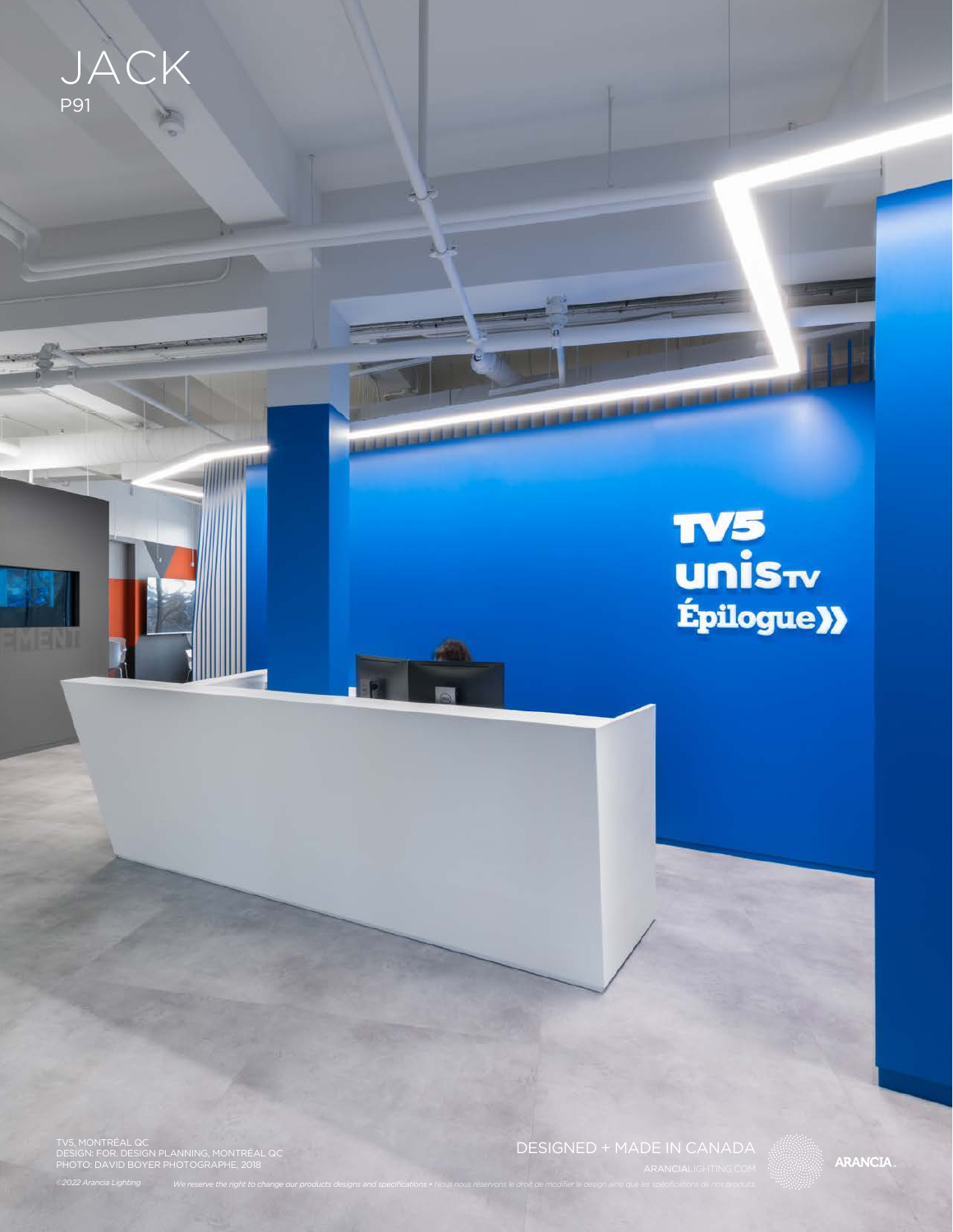## JACK P91



PROJECT DATE

| <b>NOTE</b> | <b>TYPE</b> |
|-------------|-------------|
|             |             |

Extruded aluminum linear lighting system that can be specified in a variety of lengths. An extruded impact resistant frosted acrylic lens provides a diffused glow. System that offers direct or indirect light distribution.

Système d'éclairage linéaire fait d'aluminium extrudé et disponible en plusieurs formats. Une lentille en acrylique givré résistant aux chocs diffuse la lumière uniformément. Système qui offre de l'éclairage direct ou indirect.

| POWER CLASS<br>CATÉGORIE DE<br><b>PUISSANCE</b> | <b>LIGHT OUTPUT</b><br><b>RENDU LUMINEUX</b> | <b>EFFICACY</b><br><b>FFFICACITÉ</b> | <b>POWER</b><br>PUISSANCE |
|-------------------------------------------------|----------------------------------------------|--------------------------------------|---------------------------|
| A                                               | 1225 Im/FT                                   | 88 lm/W                              | 14 W/FT                   |
| в                                               | 788 lm/FT                                    | 88 lm/W                              | 9 W/FT                    |
|                                                 | 438 Im/FT                                    | 88 lm/W                              | 5 W/FT                    |

PRODUCT CODE • CODE DE PRODUIT

| P91                                                                                                                                                                                                                                               |                                                    |                              |                                                                                                                                                                                                                                                                                                                                     |                                  |                                                                   |                                                                                                                                                                                                                          |                                    |                                                                                                                                                                                                                                                                                                                                                                                                         |                                  |                                                                                                                                                                                                                                                                                                                                                                 |                                                                                                       |                                                                         |
|---------------------------------------------------------------------------------------------------------------------------------------------------------------------------------------------------------------------------------------------------|----------------------------------------------------|------------------------------|-------------------------------------------------------------------------------------------------------------------------------------------------------------------------------------------------------------------------------------------------------------------------------------------------------------------------------------|----------------------------------|-------------------------------------------------------------------|--------------------------------------------------------------------------------------------------------------------------------------------------------------------------------------------------------------------------|------------------------------------|---------------------------------------------------------------------------------------------------------------------------------------------------------------------------------------------------------------------------------------------------------------------------------------------------------------------------------------------------------------------------------------------------------|----------------------------------|-----------------------------------------------------------------------------------------------------------------------------------------------------------------------------------------------------------------------------------------------------------------------------------------------------------------------------------------------------------------|-------------------------------------------------------------------------------------------------------|-------------------------------------------------------------------------|
| <b>MODEL</b><br>MODÈLE                                                                                                                                                                                                                            | <b>LIGHT DISTRIBUTION</b><br><b>ÉCLAIRAGE TYPE</b> |                              | LUMINAIRE LENGTH<br>LONGUEUR DU LUMINAIRE                                                                                                                                                                                                                                                                                           |                                  |                                                                   | <b>LIGHT SOURCE</b><br>SOURCE LUMINEUSE                                                                                                                                                                                  |                                    |                                                                                                                                                                                                                                                                                                                                                                                                         |                                  | POWER CLASS <sup>3</sup><br>CATÉGORIE DE PUISSANCE <sup>3</sup>                                                                                                                                                                                                                                                                                                 |                                                                                                       |                                                                         |
| $-$ P91<br><b>JACK</b>                                                                                                                                                                                                                            | -D<br><b>DIRECT</b><br>-1<br><b>INDIRECT</b>       |                              | $-2$<br>24" • 610mm<br>$-3$<br>36" • 914mm<br>$-4$<br>48" • 1219mm<br>$-5$<br>60" • 1524mm<br>-6<br>72" • 1829mm<br>$-7$<br>84" · 2134mm<br>-8<br>96" • 2438mm<br>SPECIFIED DIMENSION<br>$-XX1$<br><b>DIMENSION SPÉCIFIÉE</b>                                                                                                       |                                  | -C<br>$-N$<br>$-W$<br>-1<br>$-X^2$<br>$-T^2$                      | LED . DEL . 4000K 90 CRI<br>LED . DEL . 3500K 90 CRI<br>LED • DEL • 3000K 90 CRI<br>LED • DEL • 2700K 90 CRI<br>DEL COULEUR SUR MESURE<br>TUNABLE WHITE<br>RÉGLABLE 2-CANNAUX                                            |                                    | LED CUSTOM COLOR (2700K / 6500K) <sup>3</sup><br>LUTRON T-SERIES DIGITAL 2-CHANNEL<br>SÉRIE-T DE LUTRON LUMIÈRE BLANCHE                                                                                                                                                                                                                                                                                 | $-B$                             | $-A$<br>$\text{-}\mathbb{C}$<br>-Х<br>VALEUR                                                                                                                                                                                                                                                                                                                    | 788 Im/FT (Im/PI) • 9 W/FT (W/PI)<br>438 Im/FT (Im/PI) • 5 W/FT (W/PI)<br>CUSTOM Im/FT, SPECIFY VALUE | 1225 Im/FT (Im/PI) • 14 W/FT (W/PI)<br>Im/PI PERSONNALISÉ. SPÉCIFIER LA |
|                                                                                                                                                                                                                                                   |                                                    |                              | <sup>1</sup> CUTTABLE AT EVERY 6". REFER TO SYSTEMS<br>GUIDE TO DETERMINE OVERALL SYSTEM<br>DIMENSIONS . PEUT ÊTRE COUPÉ À TOUS LES<br>152MM, SE RÉFÉRER AU GUIDE DES SYSTÈMES POUR<br>DÉTERMINER LES DIMENSIONS HORS-TOUT DU<br>SYSTÈME<br>* INDIVIDUAL FIXTURES CANNOT BE FIELD JOINED<br>• LES APPAREILS INDIVIDUELS NE SONT PAS |                                  |                                                                   | LITÉ, PRIX ET DÉLAIS                                                                                                                                                                                                     |                                    | <sup>2</sup> CONSULT FACTORY FOR AVAILABILITY, PRICE<br>AND DELAY . CONSULTER L'USINE POUR DISPONIBI-                                                                                                                                                                                                                                                                                                   |                                  | <sup>3</sup> SEE TABLE ON THE NEXT PAGE FOR POWER<br>CONSUMPTION AND LUMEN OUTPUT . VOIR LA PAGE<br>SUIVANTE POUR LE RENDU DE PUISSANCE ET LUMINEUX                                                                                                                                                                                                             |                                                                                                       |                                                                         |
|                                                                                                                                                                                                                                                   |                                                    |                              | JOIGNABLES IN SITU.                                                                                                                                                                                                                                                                                                                 |                                  |                                                                   |                                                                                                                                                                                                                          |                                    |                                                                                                                                                                                                                                                                                                                                                                                                         |                                  |                                                                                                                                                                                                                                                                                                                                                                 |                                                                                                       |                                                                         |
|                                                                                                                                                                                                                                                   |                                                    |                              |                                                                                                                                                                                                                                                                                                                                     |                                  |                                                                   |                                                                                                                                                                                                                          |                                    |                                                                                                                                                                                                                                                                                                                                                                                                         |                                  |                                                                                                                                                                                                                                                                                                                                                                 |                                                                                                       |                                                                         |
| REFLECTOR OPTION<br>OPTION DE RÉFLECTEUR                                                                                                                                                                                                          |                                                    | # CIRCUITS                   |                                                                                                                                                                                                                                                                                                                                     | <b>VOLTAGE</b><br><b>VOLTAGE</b> |                                                                   |                                                                                                                                                                                                                          |                                    | <b>DIMMING SPECIFICATION</b><br>OPTION DE GRADATION                                                                                                                                                                                                                                                                                                                                                     |                                  |                                                                                                                                                                                                                                                                                                                                                                 |                                                                                                       |                                                                         |
| $-S$                                                                                                                                                                                                                                              | STRAIGHT 110° BEAM<br>DROIT FAISCEAU 110°          | -1<br>$-2$<br>-E<br>$-G$     | 1 CIRCUIT<br>2 CIRCUITS<br><b>EMERGENCY CIRCUIT • CIR-</b><br><b>CUIT D'URGENCE</b><br><b>GENERATOR TRANSFER DE-</b><br>VICE . DISPOSITIF DE TRANS-<br>FERT DE GÉNÉRATEUR                                                                                                                                                           | -U<br>$-1$<br>$-34$              | 120 - 277V<br>120V<br>347V<br>NIBILITÉS, PRIX ET DÉLAIS           | <sup>4</sup> CONSULT FACTORY FOR PRICE,<br>AVAILABILITY AND DELAY .<br>CONSULTER L'USINE POUR DISPO-                                                                                                                     | $-0$<br>$-T$<br>$-P$<br>$-1$<br>-A | 0-10V LED DIMMING (NO DIMMING) . GRADATION DEL 0-10V<br>TRIAC LED DIMMING . GRADATION DEL TRIAC<br>PSQ0 . LUTRON T-SERIES DIGITAL 2-CHANNEL TUNABLE WHITE<br>SÉRIE-T DE LUTRON. LUMIÈRE BLANCHE RÉGLABLE À 2-CANNAUX<br>LDE1 • HI-LUME 1% ECOSYSTEM LED DRIVER WITH SOFT-ON<br>HI-LUME 1% PILOTE DEL ECOSYSTEM AVEC ALLUMAGE-DOUX<br>LTEA . HI-LUME 1% 2-WIRE LED DRIVER . HI-LUME 1% PILOTE DEL 2-FILS |                                  |                                                                                                                                                                                                                                                                                                                                                                 |                                                                                                       |                                                                         |
|                                                                                                                                                                                                                                                   |                                                    |                              |                                                                                                                                                                                                                                                                                                                                     |                                  |                                                                   |                                                                                                                                                                                                                          |                                    |                                                                                                                                                                                                                                                                                                                                                                                                         |                                  |                                                                                                                                                                                                                                                                                                                                                                 |                                                                                                       |                                                                         |
| # OPTIONAL DOWNLIGHTS<br># ENCASTRÉS DIRECTS                                                                                                                                                                                                      |                                                    | MOUNTING OPTION              | OPTION DE MONTAGE                                                                                                                                                                                                                                                                                                                   |                                  |                                                                   | STRUCTURE FINISH<br>FINI DE STRUCTURE                                                                                                                                                                                    |                                    |                                                                                                                                                                                                                                                                                                                                                                                                         |                                  | CONTROLS <sup>7</sup><br>CONTRÔLES <sup>7</sup>                                                                                                                                                                                                                                                                                                                 |                                                                                                       |                                                                         |
| $-$ # 56<br><b>R38003 POUR</b><br>COMMANDER<br><sup>5</sup> LEAVE EMPTY IF NOT APPLICABLE<br>LAISSER VIDE SI NON-APPLICABLE.<br><sup>6</sup> EACH SPOT TAKES UP 6" OF THE<br>FIXTURE LENGTH<br>CHAQUE PROJECTEUR PREND 152 mm<br>SUR LET UMINAIRE | SEE JACK POLA<br>R38003 TO ORDER<br>VOIR JACK POLA | -AC<br>$-T5$<br>-T9<br>$-ST$ | DRYWALL, 60" AIRCRAFT CABLE<br>GYPSE, CÂBLES DE SUSPENSION 1524mm<br>15/16" SUSPENDED CEILING GRID T-BAR<br>BARRES EN T15/16" PLAFOND SUSPENDU<br>9/16" SUSPENDED CEILING GRID T-BAR<br>BARRES EN T 9/16" PLAFOND SUSPENDU<br>36" STEM . TIGE de 914mm                                                                              |                                  | -BK<br>-WH<br>$-MG$<br>-BL<br>-GN<br>-RD<br>$-YL$<br>$-PB$<br>-SP | <b>BLACK • NOIR</b><br>WHITE RAL 9003 . BLANC<br>METALLIC GREY . GRIS MÉTALLIQUE<br>BLUE RAL 5005 · BLEU<br><b>GREEN RAL 6017 • VERT</b><br>RED RAL 3002 · ROUGE<br>YELLOW RAL 1003 · JAUNE<br>CUSTOM, SPECIFY RAL COLOR |                                    | PEARL BEIGE RAL 1035 . BEIGE NACRÉ<br>SUR MESURE, INDIQUER COULEUR RAL                                                                                                                                                                                                                                                                                                                                  | -D<br>$-R$<br>$-S$<br>$-B$<br>-F | VDO . OCCUPANCY & DAYLIGHT<br>SENSOR CAPTEUR D'OCCUPATION ET<br>DE LUMIÈRE DU JOUR<br>VRF . INDIVIDUAL FIXTURE CONTROL<br>CONTRÖLE D'APPAREIL INDIVIDUEL<br>FCJS-010 • INDIVIDUAL FIXTURE<br>CONTROL WITH POWPAK 0-10V<br>CONTRÖLE D'APPAREIL INDIVIDUEL<br>AVEC POWPAK 0-10V<br><b>BATTERY PACK · ENSEMBLE DE</b><br><b>BATTERIES</b><br><b>FUSE • FUSIBLE</b> |                                                                                                       |                                                                         |
| CERTIFIED<br>ELECTRICAL SAFETY                                                                                                                                                                                                                    |                                                    |                              | <b>MANARITY OF STRAIGHT</b><br>$0-10V$<br><b>TRIAC</b><br><b>ECOSYSTEM</b><br>HI-LUME                                                                                                                                                                                                                                               | <b>. LUTRON</b>                  |                                                                   |                                                                                                                                                                                                                          |                                    |                                                                                                                                                                                                                                                                                                                                                                                                         | ET DÉLAIS                        | <sup>7</sup> CONSULT FACTORY FOR PRICE, AVAILABILITY AND<br>DELAY . CONSULTER L'USINE POUR DISPONIBILITÉS, PRIX<br>PAGE <sub>2</sub>                                                                                                                                                                                                                            |                                                                                                       |                                                                         |
| ©2022 Arancia Lighting<br>$V.2.4 - 2022 - 06$                                                                                                                                                                                                     |                                                    |                              | We reserve the right to change our products designs and specifications • Nous nous réservons le droit de modifier le design ainsi que les spécifications de nos produits.                                                                                                                                                           |                                  |                                                                   |                                                                                                                                                                                                                          |                                    | ARANCIALIGHTING.COM . DESIGNED + MADE IN CANADA                                                                                                                                                                                                                                                                                                                                                         |                                  |                                                                                                                                                                                                                                                                                                                                                                 |                                                                                                       | ARANCIA.                                                                |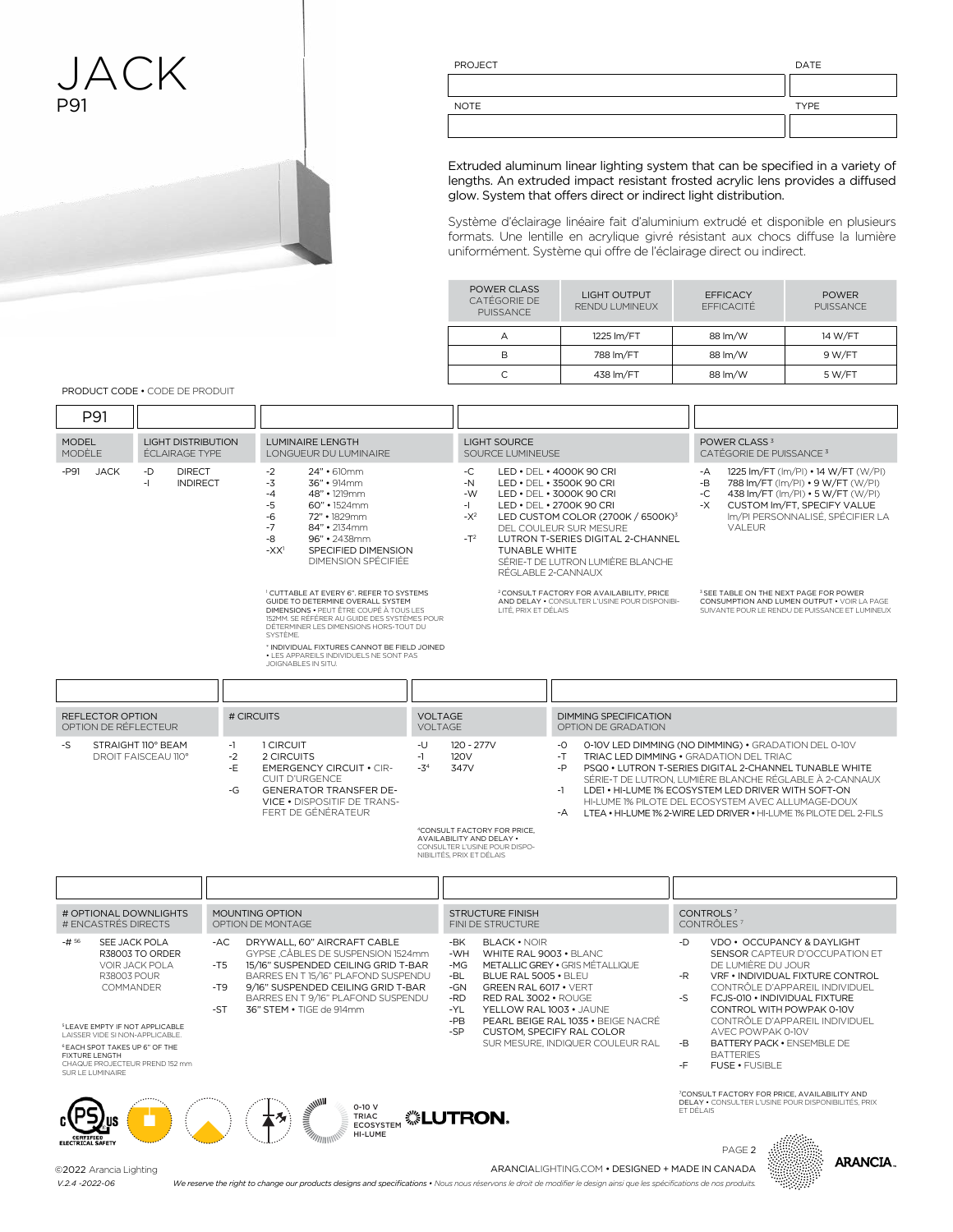## JACK P91 STANDALONE UNIT GUIDE • P91 GUIDE DES APPAREIL INDIVIDUELS

PHOTOMETRICS • PHOTOMÉTRIE



STRAIGHT DROIT



## DIMENSIONS & POWER • DIMENSIONS ET PUISSANCE

|      |                                         | <b>LENGTHS</b><br><b>LONGUEURS</b>                |                                        | FLECTRICAL POWER CLASS<br>CATÉGORIE DE PUISSANCE ÉLECTRIQUE |                       |                |                |
|------|-----------------------------------------|---------------------------------------------------|----------------------------------------|-------------------------------------------------------------|-----------------------|----------------|----------------|
| CODE | T<br><b>OVERALL</b><br><b>HORS TOUT</b> | F<br><b>ENDCAP THICKNESS</b><br>ÉPAISSEUR EMBOUTS | <b>I IT SECTION</b><br>SECTION ALLUMÉE | S<br>MOUNTING POINTS<br>POINTS D'ANCRAGE                    | $\overline{A}$        | <sub>B</sub>   | $\subset$      |
| $-2$ | 25.2"<br>641mm                          |                                                   | 23.9"<br>604mm                         | 24.5"<br>623mm                                              | <b>28W</b><br>2350 lm | 19W<br>1550 lm | 10W<br>775 lm  |
| $-3$ | 37.1"<br>942mm                          |                                                   | 35.7"<br>905mm                         | 36.4"<br>925mm                                              | 42W<br>3520 lm        | 28W<br>2320 lm | 14W<br>1160 lm |
| $-4$ | 48.9"<br>1244mm                         |                                                   | 47.6"<br>1207mm                        | 48.3"<br>1226mm                                             | 56W<br>4700 lm        | 34W<br>3100 lm | 19W<br>1550 lm |
| $-5$ | 60.8"<br>1546mm                         | 0.69"<br>17.5mm                                   | 59.5"<br>1509mm                        | 60.2"<br>1528mm                                             | 70W<br>5875 lm        | 46W<br>3875 lm | 23W<br>1940 lm |
| $-6$ | 72.7"<br>1847mm                         |                                                   | 71.3"<br>1810mm                        | 72.0"<br>1829mm                                             | 84W<br>7050 lm        | 56W<br>4700 lm | 28W<br>2320 lm |
| $-7$ | 84.6"<br>2148mm                         |                                                   | 83.2"<br>2111mm                        | 83.9"<br>2131mm                                             | 96W<br>8220 lm        | 64W<br>5430 lm | 32W<br>2710 lm |
| -8   | 96.5"<br>2450mm                         |                                                   | 95.1"<br>2413mm                        | 95.8"<br>2432mm                                             | 110W<br>9400 lm       | 72W<br>6200 lm | 36W<br>3100 lm |

LUMEN OUTPUT AND WATTAGE CALCULATED WITH CONVEX LENS AND STANDARD POWER CLASS • RENDU LUMINEUX ET WATTAGE CALCULÉS AVEC LENTILLE CONVEXE ET SORTIE LUMEN STANDARD







*We reserve the right to change our products designs and specifications • Nous nous réservons le droit de modifier le design ainsi que les spécifications de nos produits.*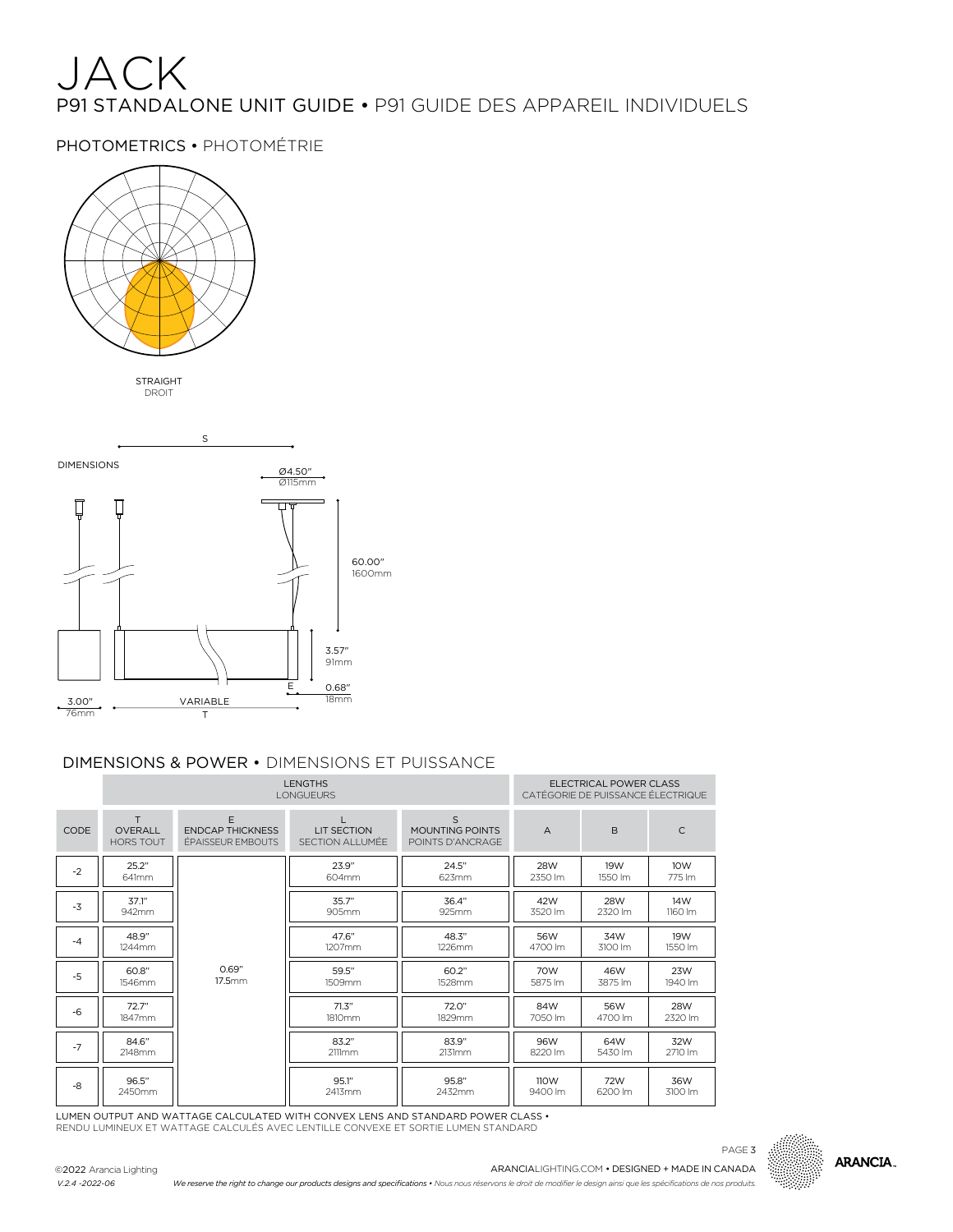## $J \triangle \cap K$ P91 SYSTEM GUIDE • P91 GUIDE DE SYSTÈMES

JACK LINEAR SYSTEMS ARE MADE OF SEVERAL UNITS PUT TOGETHER, ONE AFTER ANOTHER. TABLE BELOW SHOWS COMPOSITION OF SYSTEMS FROM 9 FEET TO 48 FEET. COMPOSITIONS ARE MADE SO SYSTEMS APPEAR TO BE AS MOST UNIFORM AS POSSIBLE.

• LES SYSTÈMES LINÉAIRES JACK SONT COMPOSÉS DE PLUSIEURS UNITÉS, MISES ENSEMBLE LES UNES À LA SUITE DES AUTRES. LE TABLEAU CI-DESSOUS MONTRE LA COMPOSITION DES SYSTÈMES ALLANT DE 9 PIEDS À 48 PIEDS. LES COMPOSITIONS SONT FAITES DE SORTE QUE LES SYSTÈMES APPARAISSENT LE PLUS UNIFORME POSSIBLE.

TO GET SUSPENSION DISTANCES FOR EACH UNITS OF A SYSTEM, REFER TO STANDALONE TABLE (SEE PREVIOUS PAGE) AND ADD SUSPENSION DISTANCES ACCORDINGLY TO YOUR SYSTEM COMPOSITION. EXAMPLE: DEPICTED SYSTEM IS A 20 FEET MADE OF 7'+6'+7', SUSPENSION DISTANCE WILL BE: 83.9"+72"+83.9"

• POUR OBTENIR LES DISTANCES DE SUSPENSION DE CHAQUE UNITÉS D'UN SYSTÈME, SE RÉFÉRER AU TABLEAU DES UNITÉS INDIVIDUELLES (VOIR PAGE PRÉCÉDENTE) ET ADDITIONNER LES DISTANCES DU SUSPENSION SELON LA COMPOSITION DU SYSTÈME. EXEMPLE: LE SYSTÈME ILLUSTRÉ EST UN 20 PIEDS, FAIT DE 7'+6'+7', LES DISTANCES DE SUSPENSIONS VONT ÊTRE: 83.9"+72"+83.9".



BOTTOM VIEW • VUE DE DESSOUS

#### JACK SYSTEM CONFIGURATION TABLE TABLEAU DE CONFIGURATION JACK

| NOMINAL LENGTH<br><b>SYSTEM COMPOSITION</b> |                        | <b>REAL TOTAL LENGTH</b><br>LONGUEUR TOTAL RÉELLE |                        | NOMINAL LENGTH    | <b>SYSTEM COMPOSITION</b>     | REAL TOTAL LENGTH<br>LONGUEUR TOTAL RÉELLE |               |
|---------------------------------------------|------------------------|---------------------------------------------------|------------------------|-------------------|-------------------------------|--------------------------------------------|---------------|
| LONGUEUR NOMINALE                           | COMPOSITION DU SYSTÊME | <b>INDIRECT</b>                                   | <b>DIRECT</b>          | LONGUEUR NOMINALE | <b>COMPOSITION DU SYSTÈME</b> | <b>INDIRECT</b>                            | <b>DIRECT</b> |
| 9'                                          | $4 + 5$                | $9' - 1/8"$                                       | $9' - 5/8"$            | 29'               | $7 + 7 + 7 + 8$               | $29' - 1/4'$                               | 28'-10 3/4"   |
| 10'                                         | $5 + 5$                | $10' - 11/8"$                                     | $10' - 5/8"$           | 30'               | $8 + 7 + 8 + 7$               | 30'-1/8"                                   | 29'-10 5/8"   |
| 11'                                         | $5 + 6$                | $11' - 7/8"$                                      | $11' - 1/2"$           | 31'               | $8 + 8 + 8 + 7$               | 31'                                        | 30'-10 1/2"   |
| 12'                                         | $6 + 6$                | $12 - 3/4"$                                       | $12' - 1/4"$           | 32'               | $8 + 8 + 8 + 8$               | 31'-11 7/8"                                | 31'-10 3/8"   |
| 13'                                         | $6 + 7$                | $13' - 5/8"$                                      | $13' - 1/8"$           | 33'               | $6 + 7 + 7 + 7 + 6$           | $33'-1/2"$                                 | 32'-10 5/8"   |
| 14'                                         | $7 + 7$                | $14' - 1/2"$                                      | 14'                    | 34'               | $7 + 7 + 7 + 7 + 6$           | 34'-3/8"                                   | 33'-10 1/2"   |
| 15'                                         | $7 + 8$                | $15' - 3/8"$                                      | 14'-11 7/8"            | 35'               | $7 + 7 + 7 + 7 + 7$           | $35' - 1/4"$                               | 34'-10 3/8"   |
| 16'                                         | $8 + 8$                | $16' - 1/4"$                                      | 15'-11 3/4"            | 36'               | $7 + 7 + 8 + 7 + 7$           | $36' - 1/8"$                               | 35'-10 1/4"   |
| 17'                                         | $5 + 7 + 5$            | $17' - 1''$                                       | 17'                    | 37'               | $8 + 7 + 7 + 7 + 8$           | 37'                                        | 36'-10 1/8"   |
| 18'                                         | $6 + 6 + 6$            | $18' - 3/4"$                                      | 17'-11 7/8"            | 38'               | $8 + 7 + 8 + 7 + 8$           | 37'-11 7/8"                                | 38'           |
| 19'                                         | $6 + 7 + 6$            | $19' - 5/8"$                                      | $18' - 113/4"$         | 39'               | $8 + 8 + 8 + 8 + 7$           | 38'-11 3/4"                                | 38'-97/8"     |
| 20'                                         | $7 + 6 + 7$            | $20' - 1/2"$                                      | 19'-11 5/8"            | 40'               | $8 + 8 + 8 + 8 + 8$           | 39'-11 5/8"                                | 39'-9 3/4"    |
| 21'                                         | $7 + 7 + 7$            | $21 - 3/8"$                                       | 20'-111/2"             | 41'               | $7 + 7 + 7 + 7 + 7 + 6$       | $41' - 1/4"$                               | 40'-97/8"     |
| 22'                                         | $7 + 8 + 7$            | $22'-1/4"$                                        | $21' - 11 \frac{3}{8}$ | 42'               | $7 + 7 + 7 + 7 + 7 + 7$       | $42' - 1/8"$                               | $41 - 93/4$   |
| 23'                                         | $8 + 7 + 8$            | $23'-1/8"$                                        | 22'-111/4"             | 43'               | $7 + 7 + 7 + 7 + 7 + 8$       | 43'                                        | 42'-95/8"     |
| 24'                                         | $8 + 8 + 8$            | 24'                                               | 23'-111/8"             | 44'               | $8 + 7 + 7 + 7 + 7 + 8$       | 43'-117/8"                                 | 43'-91/2"     |
| 25'                                         | $6 + 6 + 6 + 7$        | $25' - 3/4"$                                      | 24'-111/4"             | 45'               | $8 + 8 + 8 + 7 + 7 + 7$       | 44'-113/4"                                 | 44'-9 3/8"    |
| 26'                                         | $6 + 7 + 7 + 6$        | $26' - 5/8"$                                      | 25'-111/8"             | 46'               | $8 + 8 + 7 + 7 + 8 + 8$       | 45'-11 5/8"                                | 45'-91/4"     |
| 27'                                         | $7 + 7 + 7 + 6$        | $27' - 1/2"$                                      | 26'-11"                | 47'               | $8 + 8 + 8 + 8 + 8 + 7$       | 46'-11 3/4"                                | 46'-91/8"     |
| 28'                                         | $7 + 7 + 7 + 7$        | 28'-3/8"                                          | 27'-10 7/8"            | 48'               | $8 + 8 + 8 + 8 + 8 + 8$       | 47'-11 3/8"                                | 47'-9"        |



PAGE 4

*We reserve the right to change our products designs and specifications • Nous nous réservons le droit de modifier le design ainsi que les spécifications de nos produits.*

©2022 Arancia Lighting *V.2.4 -2022-06*

ARANCIALIGHTING.COM • DESIGNED + MADE IN CANADA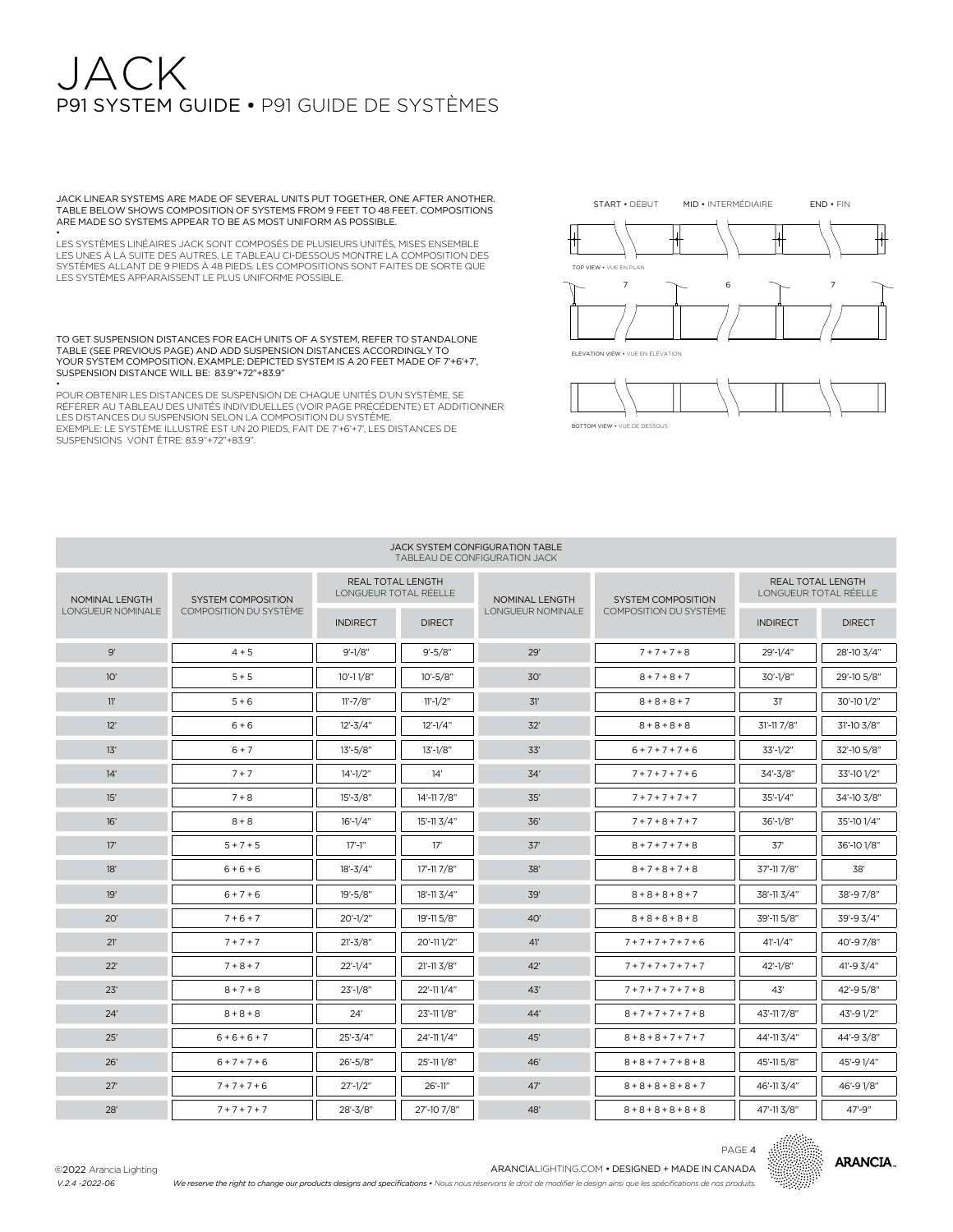## JACK YP91 CUSTOM SYSTEM • YP91 SYSTÈMES SUR MESURE

JACK CAN BE ASSEMBLED IN ANY LAYOUT USING VARIOUS CORNER OPTIONS FROM WELDED TO MACHINED JOINER. TO GET A CUSTOM LAYOUT A SHOP DRAWING IS REQUIRED. • LE JACK PEUT ÊTRE AGENCÉ DANS N'IMPORTE QUELLE DISPOSITION À L'AIDE D'OPTIONS DE COINS VARIÉES, ALLANT DE SEGMENTS DIRECTEMENT SOUDÉS ENSEMBLE À CEUX TENUS PAR UN JOINT MACHINÉ. POUR COMMANDER UNE DISPOSITION SUR MESURE, UN DESSIN D'ATELIER EST NÉCESSAIRE.



-JS9 WELDED RIGHT ANGLE JOINT • -JS9 JOINT SOUDÉ ANGLE DROIT



-JS12 120° WELDED ANGLE JOINT • -JS12 JOINT SOUDÉ ANGLE 120°



-JSX CUSTOM WELDED ANGLE JOINT • -JSX JOINT SOUDÉ ANGLE SUR MESURE

LIT JUNCTION EXAMPLES • EXEMPLES DE JONCTIONS ILLUMINÉES



WELDED 90° JOINT (JS9) • JOINT À 90° SOUDÉ (JS9)



WELDED CUSTOM JOINT (JSX) • JOINT SUR MESURE SOUDÉ (JSX)

### HOW TO ORDER • COMMENT COMMANDER

TO ORDER CUSTOM LAYOUTS, CALCULATE TOTAL LENGTH OF SYSTEM (BASED ON PRODUCT CODE ON PAGE 2), THEN INDICATE NUMBER AND TYPE OF JOINT YOU WANT. EXAMPLE, DEPICTED SAMPLE ON GRID BELOW, WOULD BE YP91D18SWA1U06ACBK (8+6+4) + JS9 + JS12 + 6X R38003 THEN DRAW THE LAYOUT ON THE GRID BELOW. EACH<br>DRAWING MUST BE SIGNED • POUR COMMANDER UN SYSTÈME SUR MESURE, CALCULEZ LA L 6X R38003. DESSINEZ ENSUITE LA CONFIGURATION SUR LA GRILLE CI-DESSOUS. CHAQUE DESSIN DOIT ÊTRE SIGNÉ

| the control of the con-<br>4 | JACK SEGMENT . SEGMENT JACK                                      |                                |
|------------------------------|------------------------------------------------------------------|--------------------------------|
| 7                            | JS9 - RIGHT ANGLE WELDED JOINT . JS9 - JOINT SOUDÉ À ANGLE DROIT |                                |
|                              | JS12 - 120° WELDED JOINT . JS12 - JOINT SOUDÉ 120°               | JSS<br>8'<br>$0$ + PWR<br>р    |
| ⊡                            | JSX - CUSTOM WELDED JOINT . JSX - JOINT SOUDÉ SUR MESURE         |                                |
| PWR                          | POWER DROP . ENTRÉE ALIMENTATION ÉLECTRIQUE                      |                                |
| $\boxed{\circ}$              | JACK POLA RECESSED . ENCASTRÉ JACK POLA                          | 6'                             |
|                              |                                                                  |                                |
|                              |                                                                  |                                |
|                              |                                                                  | JST2<br>4'                     |
|                              |                                                                  |                                |
|                              |                                                                  |                                |
|                              |                                                                  |                                |
|                              |                                                                  |                                |
|                              |                                                                  |                                |
|                              |                                                                  |                                |
|                              |                                                                  |                                |
|                              |                                                                  |                                |
|                              |                                                                  |                                |
|                              |                                                                  |                                |
|                              |                                                                  |                                |
|                              |                                                                  | SIGNATURE + DATE (YYYY-MM-DD): |
|                              |                                                                  |                                |
|                              |                                                                  |                                |
|                              |                                                                  |                                |



PAGE 5

ARANCIALIGHTING.COM • DESIGNED + MADE IN CANADA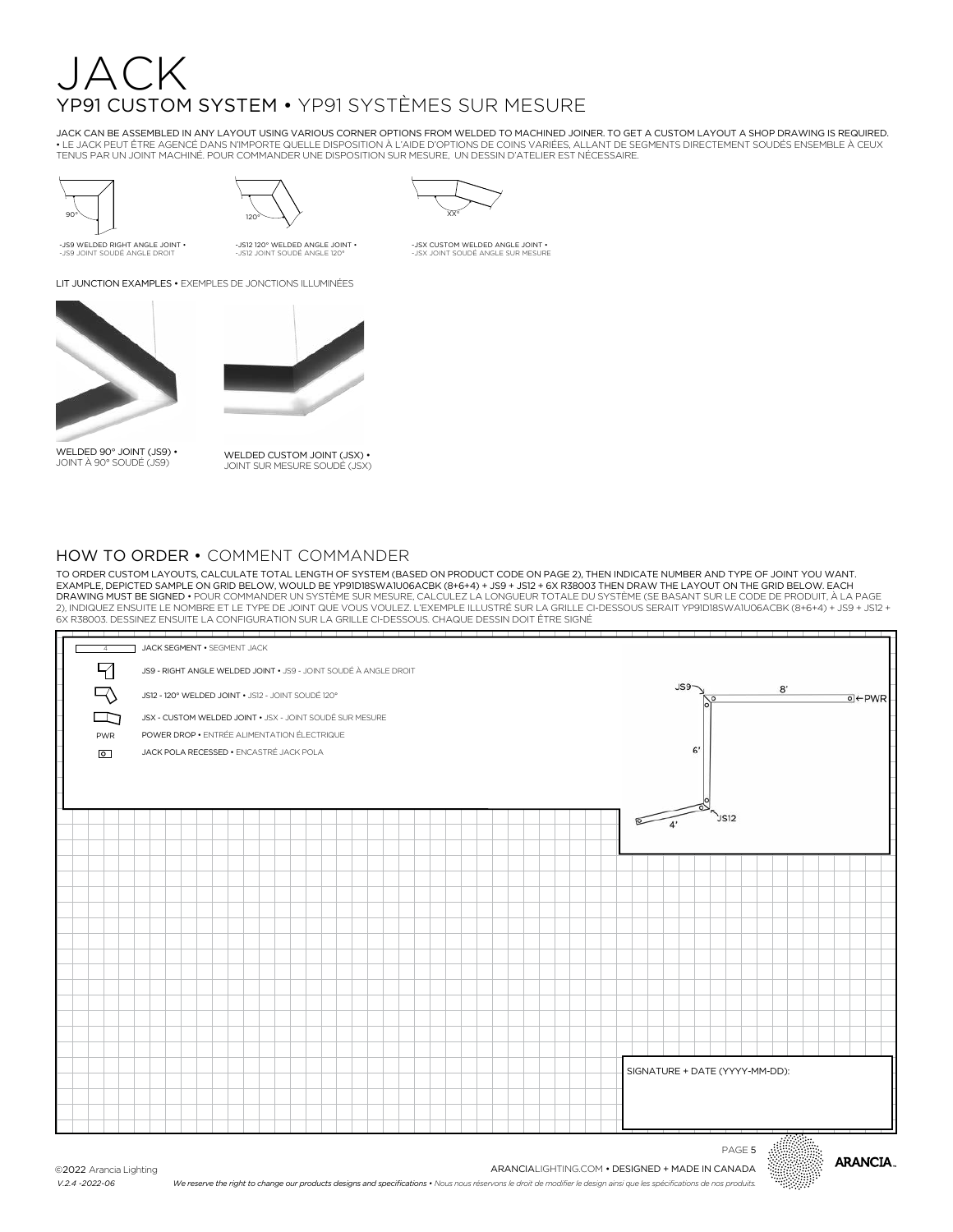## JACK PQLA R38003  $\overline{1}$

| PROJECT     | DATE        |
|-------------|-------------|
|             |             |
| <b>NOTE</b> | <b>TYPE</b> |
|             |             |
|             |             |

Fixed spots can be integrated to the Jack System linear family, in both MR16 and LED. Each spot adds 6" to fixture length; multiple heads in series will be evenly spaced along a given length. Multiple sizes, finishes and dimming version available.

Des projecteurs fixes peuvent être intégrés à la famille de linéaires Jack System, en MR16 comme en LED. Chaque projecteur ajoute 152 mm à la longueur totale de l'appareil; une série de plusieurs têtes sera répartie uniformément sur une longueur donnée. Plusieurs tailles, finis de surface, et option de gradation disponibles.

PRODUCT CODE • CODE DE PRODUIT



1.0"

Ø2.16" Ø55mm



\*CUSTOM COMBO VERSION, SEE FACTORY •<br>UTBALQUI QAURA PERSONI USER COURUL VERSION COMBO PERSONNALISÉE, CONSULTER L'USINE

INTEGRATION EXAMPLES • EXEMPLES D'INTÉGRATION





1.0" 25mm

 $\mathbb{R}$  version  $\mathbb{R}$ 

152mm

-JM12 JOINT, 3 SEGMENTS WITH AVEC PROJECTEURS

SPOTS • JOINT -JM12, 3 SEGMENTS SPOTS • JOINT -JM9, 2 SEGMENTS -JM9 JOINT, 2 SEGMENTS WITH AVEC PROJECTEURS



|                                                          | MODEL · MODÈLE                                                                                                                                                                                                                                                                                                          |                                        | R38003                                                                     |
|----------------------------------------------------------|-------------------------------------------------------------------------------------------------------------------------------------------------------------------------------------------------------------------------------------------------------------------------------------------------------------------------|----------------------------------------|----------------------------------------------------------------------------|
|                                                          | APERTURE TRIM LENGTH • LONGUEUR DE LA FINITION DE L'OUVERTURE                                                                                                                                                                                                                                                           |                                        |                                                                            |
| -S<br>-1.                                                | $0.25"$ • 6mm<br>$1.00"$ • 25mm                                                                                                                                                                                                                                                                                         |                                        |                                                                            |
|                                                          | LIGHT SOURCE . SOURCE LUMINEUSE                                                                                                                                                                                                                                                                                         |                                        |                                                                            |
| $-LC7$<br>$-H35$                                         | LED COB 350MA 7W 700LM APPROX.<br>12V GU53 MR16 35W MAX                                                                                                                                                                                                                                                                 |                                        |                                                                            |
|                                                          | LED COLOR (FOR LED) . COULEUR DEL                                                                                                                                                                                                                                                                                       |                                        |                                                                            |
| $-C$<br>$-N$<br>-W                                       | LED . DEL . 4000K 95 CRI<br>LED • DEL • 3500K 95 CRI<br>LED . DEL . 3000K 95 CRI                                                                                                                                                                                                                                        |                                        |                                                                            |
|                                                          | MAINS VOLTAGE . VOLTAGE CIRCUIT                                                                                                                                                                                                                                                                                         |                                        |                                                                            |
| -U<br>$-1$<br>$-3*$                                      | 120-277 V<br>120 V<br>347 V*<br>*CONSULT FACTORY FOR PRICE, AVAILABILITY AND DELAY . *CONSULTER L'USINE POUR DISPONIBILI-<br>TÉ. PRIX ET DÉLAIS                                                                                                                                                                         |                                        |                                                                            |
|                                                          | DIMMING SPECIFICATION • OPTION DE GRADATION                                                                                                                                                                                                                                                                             |                                        |                                                                            |
| $-0$<br>$-T$<br>$-F^*$                                   | LED DIMMING 0-10V (-LX)<br>LED DIMMING (TRIAC/ TRAILING EDGE) (-LX / -HXX)<br>LED DIMMING (ELECTRONIC / TRAILING EDGE)*(-LX)                                                                                                                                                                                            |                                        | 120-277 V / 347 V<br>120 V<br>120-277 V / 347 V                            |
|                                                          | *CONSULT FACTORY FOR PRICE, AVAILABILITY AND DELAY<br>*CONSULTER L'USINE POUR DISPONIBILITÉ, PRIX ET DÉLAI                                                                                                                                                                                                              |                                        |                                                                            |
|                                                          | <b>PRIMARY LED OPTICS • OPTIQUES DEL PRIMAIRES</b>                                                                                                                                                                                                                                                                      |                                        |                                                                            |
| $-120$<br>$-L30$<br>$-L40$<br>$-R16$<br>$-R28$<br>$-R42$ | 20° BEAM (TIR LENS) · FAISCEAU 20° (LENTILLE RTI)<br>30° BEAM (TIR LENS) . FAISCEAU 30° (LENTILLE RTI)<br>40° BEAM (TIR LENS) · FAISCEAU 40° (LENTILLE RTI)<br>16° BEAM (REFLECTOR) • FAISCEAU 16° (RÉFLECTEUR)<br>28° BEAM (REFLECTOR) · FAISCEAU 28° (RÉFLECTEUR)<br>42° BEAM (REFLECTOR) · FAISCEAU 42° (RÉFLECTEUR) |                                        | $(-LCXX)$<br>$(-LCXX)$<br>$(-LCXX)$<br>$(-LCXX)$<br>$(-LCXX)$<br>$(-LCXX)$ |
|                                                          | APERTURE FINISH . FINI DE L'OUVERTURE                                                                                                                                                                                                                                                                                   |                                        |                                                                            |
| $-AB$<br>$-AN$<br>-BK<br>-WH<br>-SP                      | BLACK ANODIZED • ANODISÉ NOIR<br><b>CLEAR ANODIZED • ANODISÉ CLAIR</b><br>BLACK POWDER COATED • FINLPOUDRE NOIRE<br>WHITE POWDER COATED . FINI POUDRE BLANCHE<br>CUSTOM, SPECIFY RAL COLOR IN BOX . SUR MESURE, INDIQUER DANS LA<br>COULEUR RAL CASE                                                                    |                                        |                                                                            |
|                                                          | MINIMUM SPACE REQUIRED • ESPACE MINIMAL REQUIS                                                                                                                                                                                                                                                                          |                                        |                                                                            |
|                                                          | 6.00" PER SPOT*<br>152mm PAR PROJECTEUR*                                                                                                                                                                                                                                                                                | (CENTERED SPOT)<br>(PROJECTEUR CENTRÉ) |                                                                            |
|                                                          | *CUSTOM SPACING MAY BE AVAILABLE UPON REQUEST. .<br>UN ESPACEMENT PERSONNALISÉ POURRAIT ÊTRE POSSIBLE SUR DEMANDE.                                                                                                                                                                                                      |                                        |                                                                            |



©2022 Arancia Lighting *V.2.4 -2022-06 V.2.4 -2022-06*

PAGE 6<br>ARANCIALIGHTING.COM • DESIGNED + MADE IN CANADA<br>ARANCIALIGHTING.COM • DESIGNED + MADE IN CANADA

We reserve the right to change our products designs and specifications • Nous nous réservons le droit de modifier le design ainsi que les spécifications de nos produits.